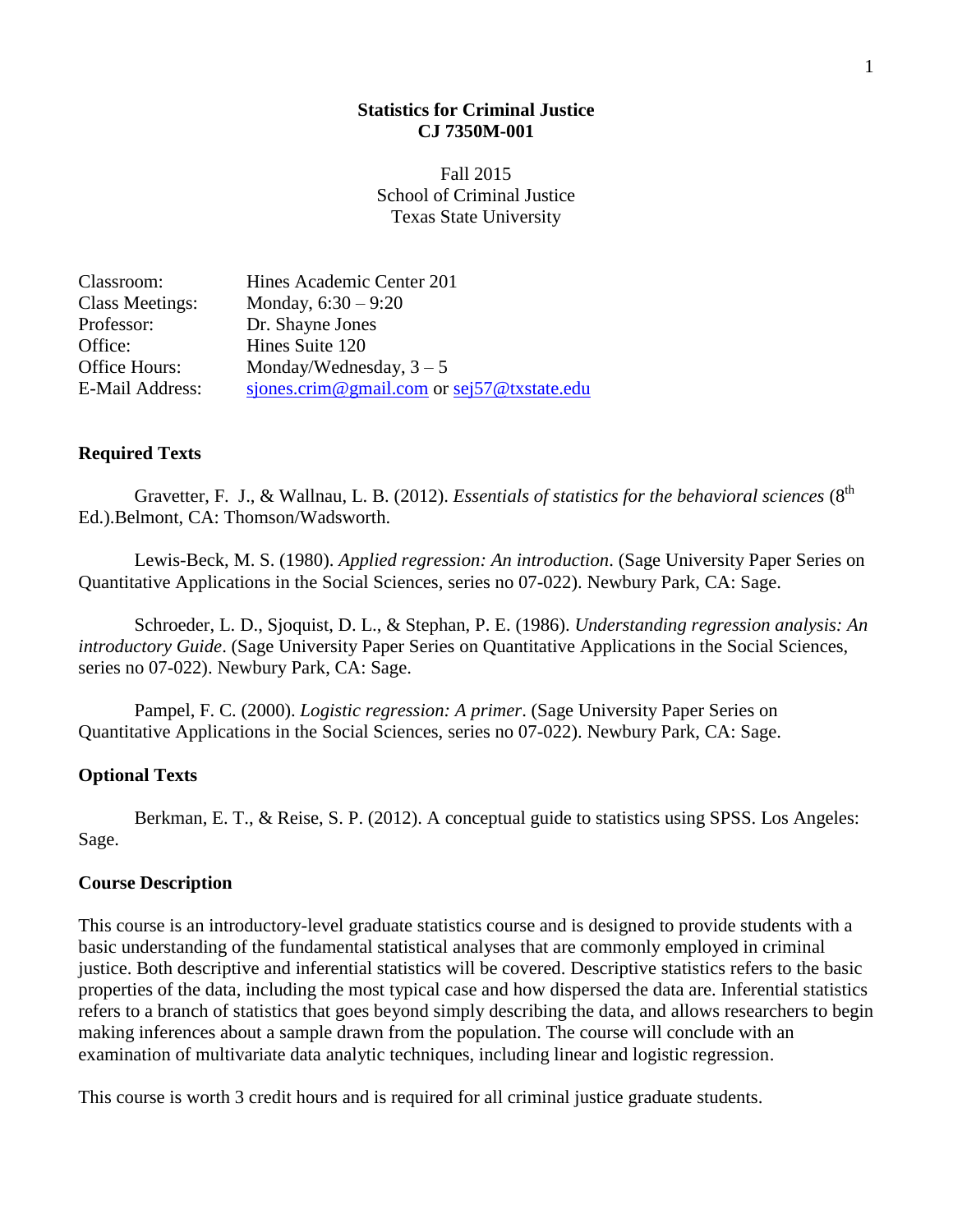# **Course Objectives**

There are three broad, related objectives for this course. First, each student will leave this course with a basic understanding of the statistical analyses that we cover. This entails understanding why statistical knowledge is vital for you as a graduate student. It also involves understanding the statistical analyses themselves, with a focus on knowing the purpose of specific statistical procedures and when to use them. Second, each student will leave the course knowing how to conduct the analyses we cover. It is crucial that knowledge extends beyond a conceptual level of statistics to an applied level. In fact, this course is geared as much toward application as theory. Third, each student will complete this course knowing how to interpret SPSS (Statistical Software for the Social Sciences) output, which includes being able to view the results created by the statistical analysis and understand what they indicate.

These three broad goals will leave students in a position of being a better producer and consumer of statistics, both in reading and critiquing others' work, as well as appropriately conducting research. Also, reaching these goals will place students in a good position for the subsequent statistical courses that are taken during graduate training.

## **Student Learning Outcomes**

- 1. Understand data distributions.
- 2. Learn about probability theory.
- 3. Conduct hypothesis testing.
- 4. Perform univariate and multivariate statistical analyses.
- 5. Learn how to use SPSS to conduct statistical analyses

## **Course Structure**

The course will be structured in such a manner as to correspond to the goals mentioned above. Each student is required to complete the reading prior to class. The readings and the conceptual basis of statistical analyses will be covered during lectures. Examples and practice questions will be provided and worked through in order to facilitate understanding of the concepts and techniques. After each general concept is covered, that knowledge will be applied to data analytic problems using SPSS. This *hands-on* component will provide students with the opportunity to learn how to conduct statistical analyses.

Due to the complex nature of the material and assignments, all questions should be covered in person (class, lab, or office hours). This may prevent unnecessary confusion.

#### **Course Assignments and Grading**

#### *Examinations – 60% of final grade*

There are 3 exams in the course. The first exam covers chapters 1-5 and is worth 15% of the final grade. The second exam covers chapter 6-11, and chapter 16. It is worth 20% of the final grade. The last exam covers chapter 12-15 and the Sage greenbacks, and is worth 25% of the final grade. The exams include open-ended questions (answered in prose), performing statistical tests, and interpretation of statistical tests (including SPSS output).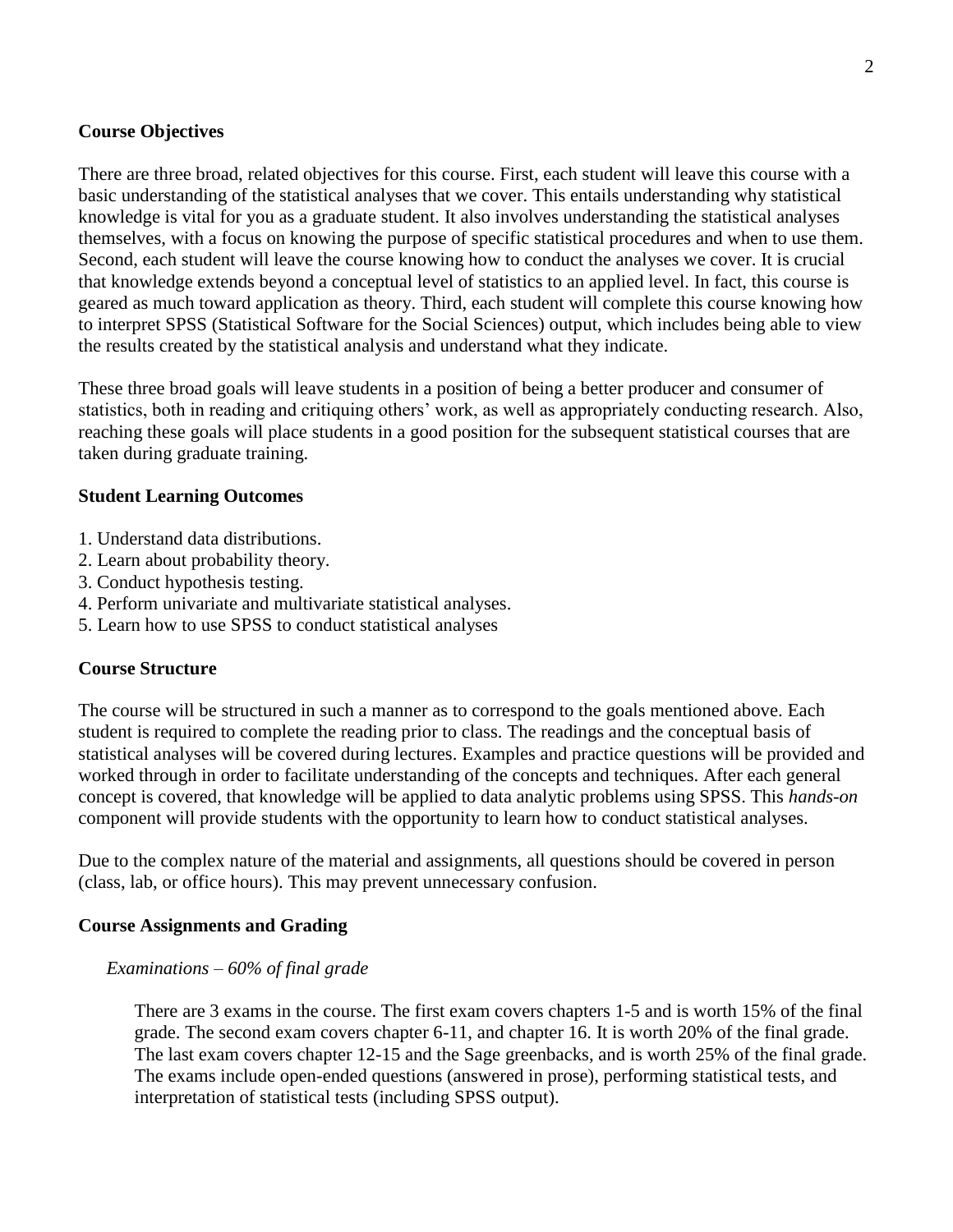As indicated above, an applied approach to statistics is emphasized in this course. As such, there are 6 assignments to complete. Each assignment focuses on one or more statistical techniques that are covered in class. There are two components to the assignments. First, there is the technical component. This component is graded on whether the analysis is correctly conducted, and the interpretation is accurate. The second component focuses on the clarity with which the findings are reported. Given this bifurcated grading system, it is possible that the analysis and specific statistical information is correct, but it is poorly written. This will result in points being deducted even though a technically correct answer has been provided. The assignments are designed to provide students with an opportunity to apply statistical knowledge to data, and for the professor to assess how well each student is grasping the material. Under no circumstances are students allowed to work cooperatively with one another to complete the assignments. All assignments must be completed by each student individually. There may be times when a student has difficulty understanding a concept or procedure, or carrying out an analysis. If this occurs, ask the professor for assistance.

| <b>Grade Distribution</b> | <b>Grading Scale</b> |               |             |
|---------------------------|----------------------|---------------|-------------|
| Examinations (60%)        | $90\% - 100\%$       | $\rightarrow$ | A           |
| Exam #1 $(15%)$           | 80% - 89%            | $\rightarrow$ | - B         |
| Exam #2 $(20%)$           | 70% - 79%            | $\rightarrow$ | - C         |
| Exam #3 $(25%)$           | $60\% - 69\%$        | $\rightarrow$ | - D         |
| Assignments (40%)         | Below 60%            | →             | $\mathbf F$ |
| Assignment #1 $(5%)$      |                      |               |             |
| Assignment #2 $(5\%)$     |                      |               |             |
| Assignment #3 $(5%)$      |                      |               |             |
| Assignment #4 $(5%)$      |                      |               |             |
| Assignment #5 $(10\%)$    |                      |               |             |
| Assignment #6 $(10\%)$    |                      |               |             |
|                           |                      |               |             |

#### **Course Grading Distribution and Scale**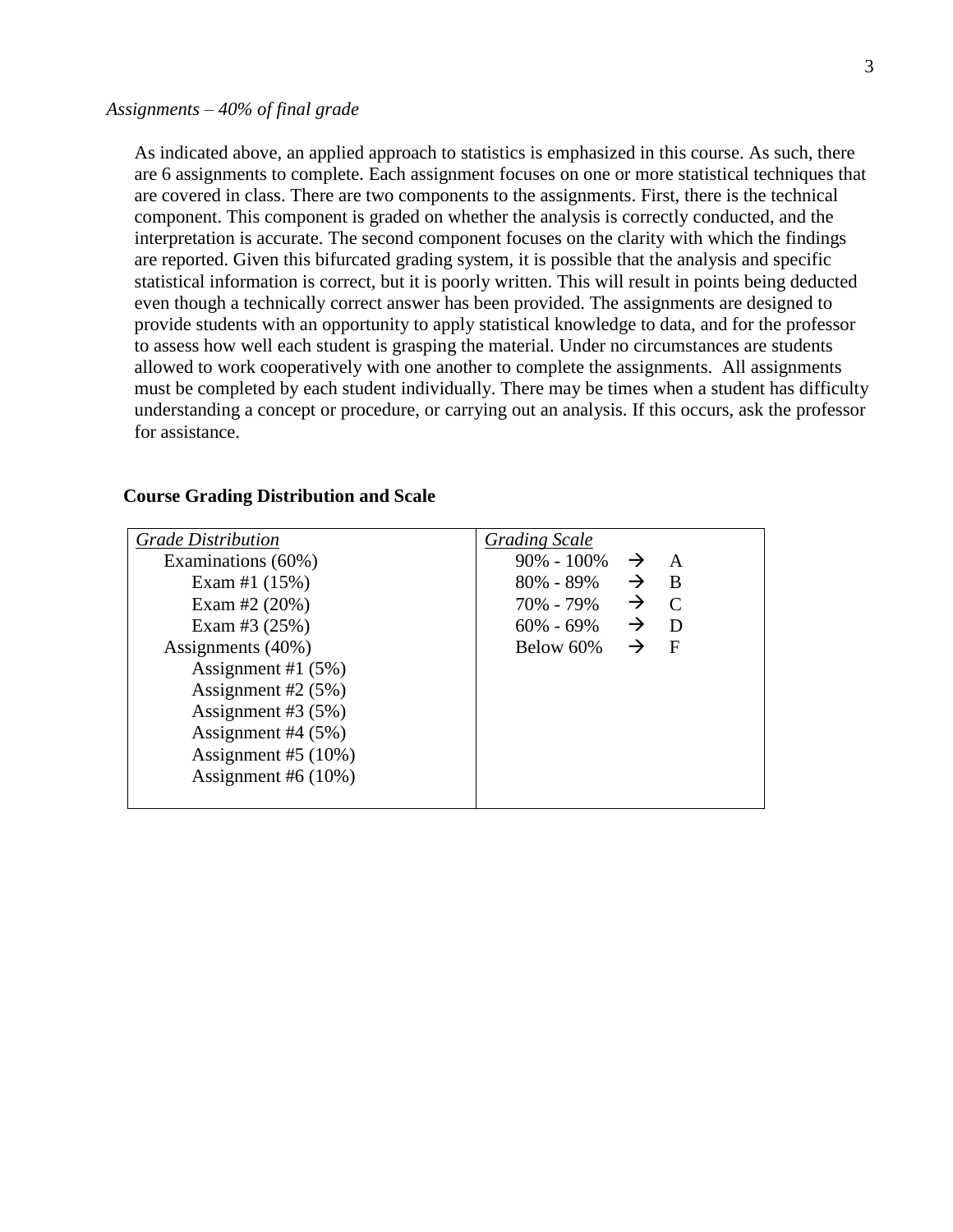#### **Course Policies**

#### *Classroom Expectations*

1. The most important rule in this class is to respect one another. Each student is expected to treat all other students in the same manner as s/he wants to be treated.

2. There will be a diversity of opinions, interpretations, and experiences among the students in this course. Every student is expected to respect that diversity, and allow students to speak openly and freely.

3. Each student is expected arrive promptly at the scheduled class time. Occasionally situations arise that prevent this. If this appears to represent a pattern for any given student, that student will be required to meet with the professor to explain this behavior. The professor also reserves the right to require such a student to provide a written explanation for their behavior, with a focus on the negative consequences of tardiness for that student, the other students, and the professor.

4. Turn off (not vibrate) cell phones, pagers, and any other communication device before class begins.

5. Food and drink are not permitted, unless otherwise noted.

6. Students are required to direct their attention during class meetings to astutely listening to the lectures, taking notes, and actively participating in classroom exercises. It is not appropriate during class meetings to read, email, text, update social media, converse with classmates, work, or sleep.

7. Each student is required to behave professionally in this class. This includes, but is not limited to, making inappropriate comments, respecting boundaries surrounding the professor-student relationship, making unreasonable demands, or otherwise being disruptive or disrespectful.

8. Unethical behavior, including, but not limited to, a student cheating on an exam or handing in an assignment that is not the product of the student's own work, will result in a F. Any student who engages in unethical behavior might be dismissed from the School of Criminal Justice.

9. All policies and procedures as set forth in the *TSU Honor Code* (detailed below) will apply to this course.

# **Texas State University Honor Code**

All faculty, staff and students are responsible for supporting the principles of conscientiousness, respectfulness and honesty and demonstrating a commitment to the university's Academic Honor Code. Plagiarism and other forms of academic dishonesty undermine the very purpose of the university and diminish the value of an education. Specific expectations for academic integrity and sanctions for academic dishonesty are outlined on the Honor Code Council website: [http://www.txstate.edu/honorcodecouncil/,](http://www.txstate.edu/honorcodecouncil/) and in UPPS No. 07.10.01[.http://www.txstate.edu/effective/upps/upps-07-10-01.html.](http://www.txstate.edu/effective/upps/upps-07-10-01.html)

## *Policy Regarding Absences, Late Assignments, and Missed Assessments*

Attendance is strongly encouraged. In the event of an absence, no student will be given the opportunity to earn credit toward an in-class assignment or an examination. The professor is not obligated and will not provide to any absent student lecture notes, class summaries, or any other information that was provided in class. The university has detailed policies regarding absences, including what constitutes an excused absence (see http://www.provost.txstate.edu/pps/policy-and-procedure-statements/4-teaching/pps4- 01.html). In the event of a university-excused absence, the professor will follow the guidelines set forth by the university. Each student is expected to review, be familiar with, and follow the university's guideline regarding absences.

In the event of an emergency, it may be necessary for TSU to suspend normal operations. During this time, TSU may opt to continue delivery of instruction through alternative methods or scheduling. It is the responsibility of the student to monitor the TRACS site for each class for course specific communication, and the main Texas State University, College, and department websites, and emails for important general information.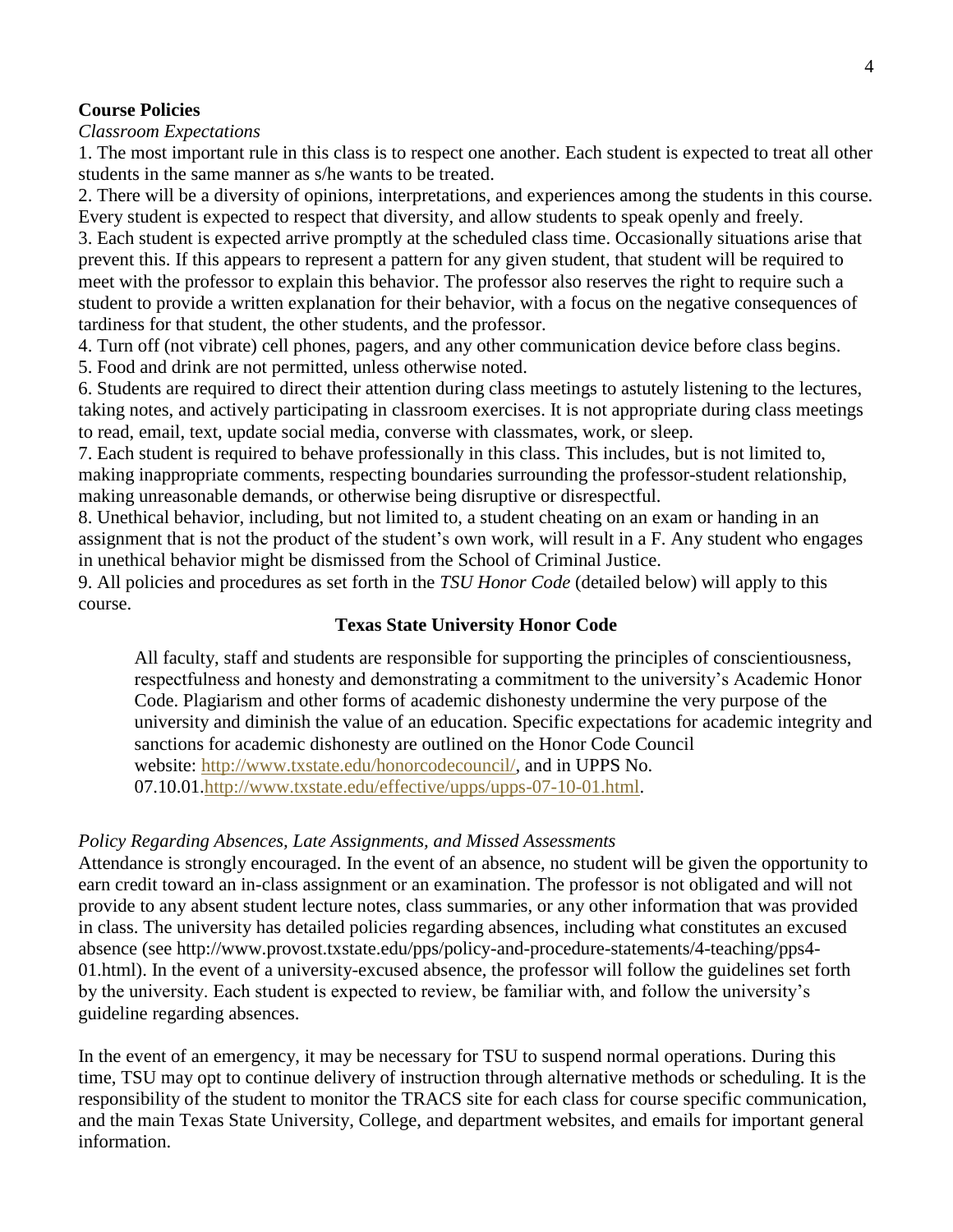5

Students are expected to notify their instructors at the beginning of each academic term if they intend to be absent for a class or examination. Students absent for religious reasons should notify the instructor preferably at the beginning of the semester, but no later than two weeks prior to the scheduled absence. For further information, please refer to: http://www.txstate.edu/effective/UPPS/UPPS-02-06-01.HTML

#### *Requests for Information on Grades*

Every effort will be made to promptly list the grades on TRACS. If any additional information related to grading is requested by a student, that student must schedule a time to meet with the professor. Grades and related issues will not be discussed via email or phone.

## *Policy Regarding Special Accommodations*

If you are a student with a disability who will require an accommodation(s) to participate in this course, please contact the instructor as soon as possible. You will be asked to provide documentation from the Office of Disability Services. Failure to contact the instructor in a timely manner may delay your accommodations.

#### *Disruption of Academic Process*

Disruption of academic process is defined as the act or words of a student in a classroom or teaching environment which in the reasonable estimation of a faculty member: (a) directs attention from the academic matters at hand, such as noisy distractions, persistent, disrespectful or abusive interruptions of lecture, exam or academic discussions, or (b) presents a danger to the health, safety or well-being of the faculty member or students. Disruption of the classroom or teaching environment is unacceptable. This cannot be tolerated in the University community and will be punishable, according to the seriousness of the offense, in conformity with this rule.

#### *Class Notes and Tape Recordings*

Any student who wishes to tape record class lectures must first get permission from the instructor. Any recording, whether audio or written (i.e., class notes), can only be used by the individual who recorded them. No student has permission to sell or distribute any recording (in any form) made in the course.

#### *Modifications to Course Schedule*

While care and effort have been taken to delineate the activities and assignments throughout the semester, the professor reserves the right to modify the course schedule. Such modifications can occur at any time and as many times during the semester as the professor deems necessary. Students will be notified in class if such changes are made.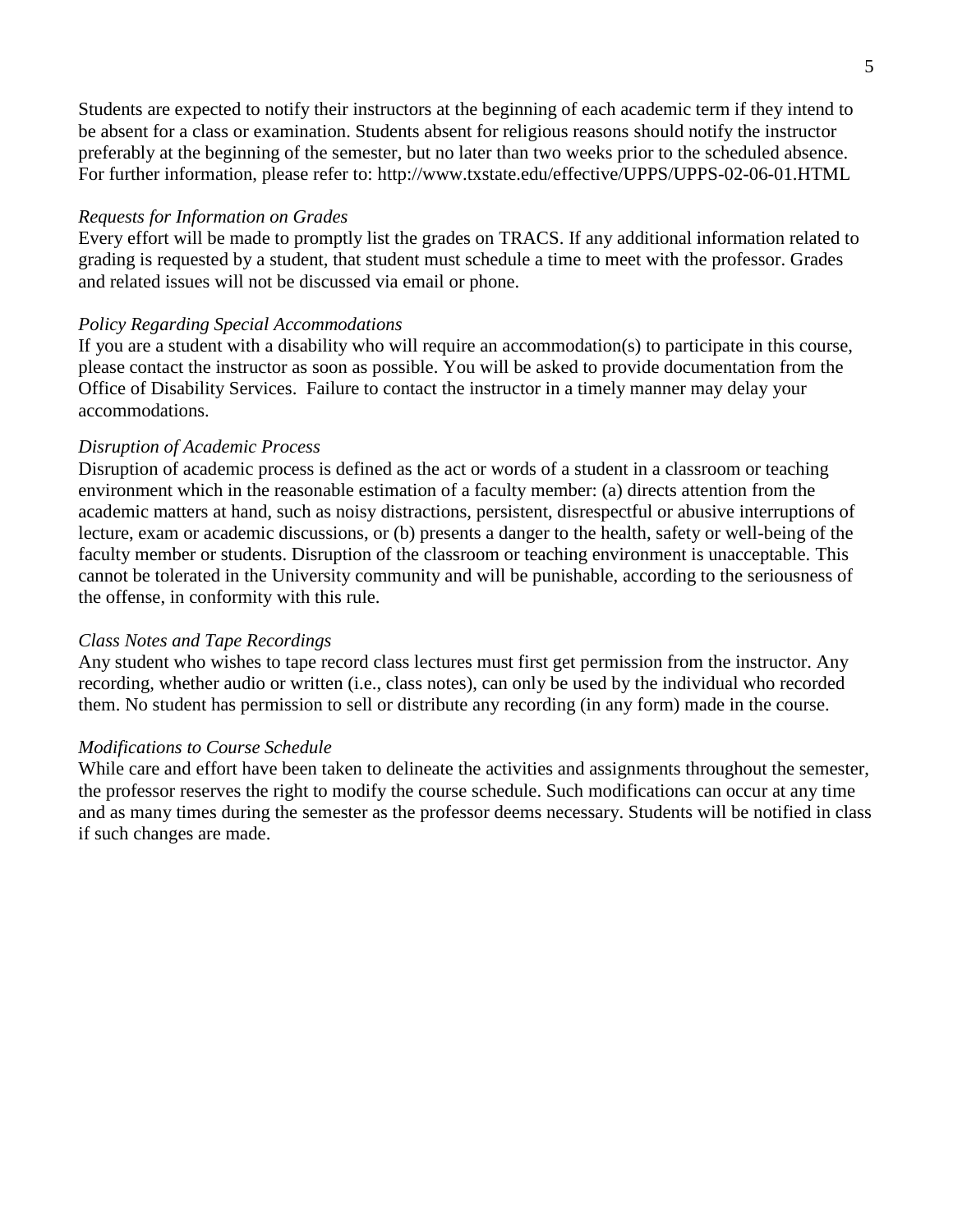# **Tentative Course Schedule**

| Date      | Topic                                          | Reading                    |
|-----------|------------------------------------------------|----------------------------|
| 8/24      | Introduction to course                         | Essentials 1 & 2           |
|           | Review syllabus                                |                            |
|           | Course rationale                               |                            |
|           | Measurement/Types of Variables<br>Reliability  |                            |
|           | Validity                                       |                            |
|           | Basic descriptive statistics                   |                            |
|           | Frequency distributions                        |                            |
| 8/31      | Measures of central tendency                   | Essentials $3 & 4$         |
|           | Measures of dispersion                         |                            |
|           | LAB                                            |                            |
| 9/7       | Labor Day - class cancelled                    |                            |
| 9/14      | <b>Assignment #1 Due</b>                       | <b>Essentials 5</b>        |
|           | Z-Scores                                       |                            |
|           | Standardized distributions<br>The normal curve |                            |
|           |                                                |                            |
| 9/21      | Exam $#1$                                      |                            |
| 9/28      | Inferential statistics                         | Essentials 6 & 7           |
|           | Probability                                    |                            |
|           | Sampling distribution                          |                            |
|           | LAB                                            |                            |
| 10/5      | Hypothesis testing                             | Essentials 8 & 16          |
|           | Chi-square $(\chi^2)$                          |                            |
|           | LAB                                            |                            |
| 10/12     | <b>Assignment #2 Due</b>                       | Essentials 9, 10, 11, & 12 |
|           | T-statistic                                    |                            |
|           | One-sample t-test                              |                            |
|           | Two-sample t-test<br>Estimation                |                            |
|           | <b>LAB</b>                                     |                            |
|           |                                                |                            |
| $10/14**$ | <b>Assignment #3 Due</b>                       |                            |
| 10/19     | Exam $#2$                                      |                            |
| 10/26     | <b>ANOVA/ANCOVA</b>                            | Essentials 13 & 14         |
|           | MANOVA/MANCOVA                                 |                            |
|           | LAB                                            |                            |
|           |                                                |                            |